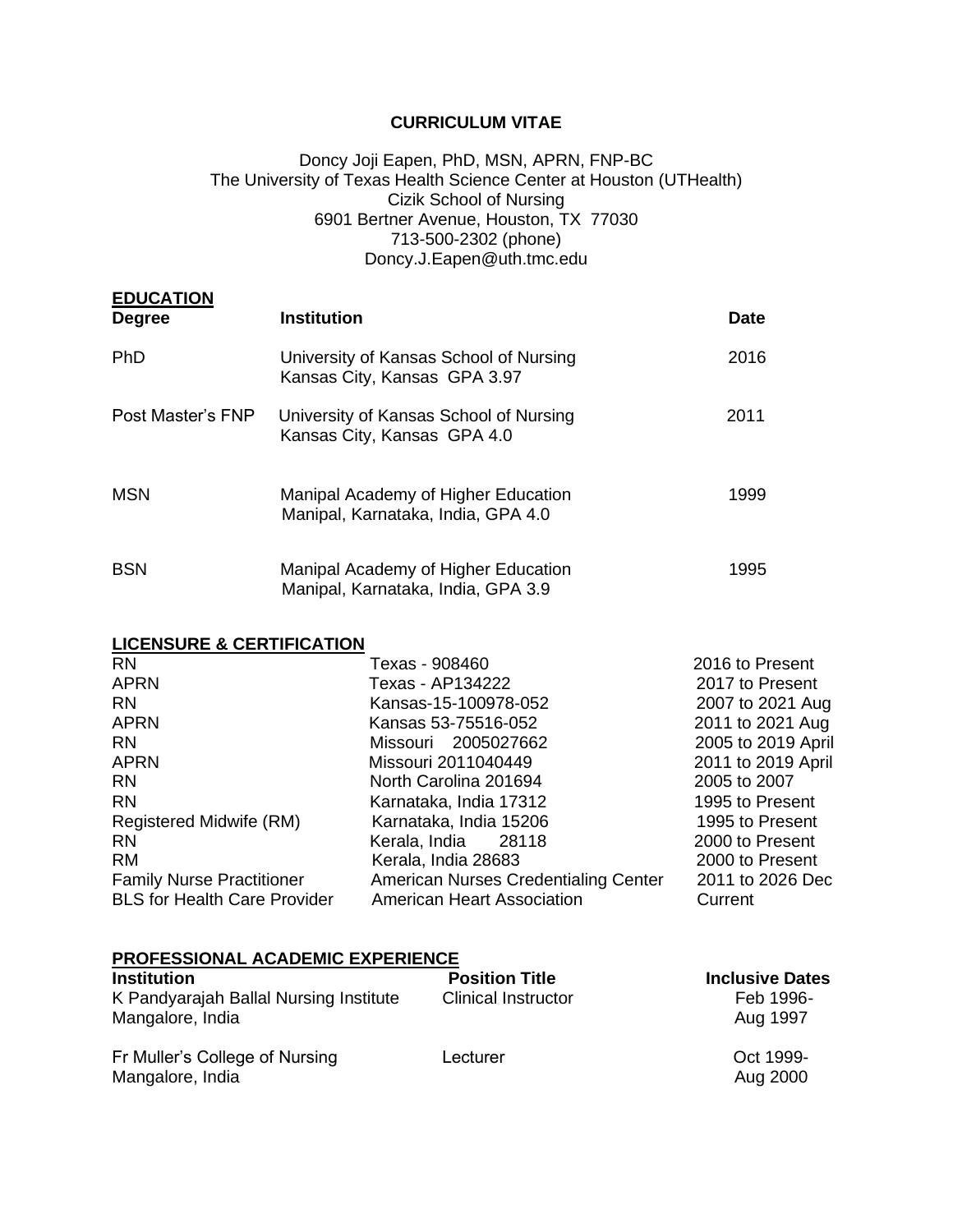| <b>High Institute of Nursing</b><br>Ministry of Public Health<br>Doha, Qatar                                             | <b>Nurse Educator</b>                                                             | Sep 2001-<br>April 2005                         |
|--------------------------------------------------------------------------------------------------------------------------|-----------------------------------------------------------------------------------|-------------------------------------------------|
| <b>Research College of Nursing</b><br>Missouri                                                                           | <b>Clinical Adjunct Faculty</b>                                                   | Oct 2005-<br>Dec 2006                           |
| University of Kansas- NDNQI<br>Dec 2011                                                                                  | <b>Graduate Research Assistant</b>                                                | Jan 2010-                                       |
| <b>Washburn University, Kansas</b><br>Aug 2018                                                                           | <b>Adjunct Faculty</b>                                                            | Oct 2016-                                       |
| <b>UTHealth Cizik School of Nursing</b><br>School of Nursing, Houston                                                    | Assistant Professor, Clinical<br>Department of Undergraduate Studies              | Sep 2018-<br>Present                            |
| <b>NON-ACADEMIC POSITIONS</b><br><b>Institution</b><br><b>Research Medical Center</b><br>Missouri                        | <b>Position Title</b><br><b>Registered Nurse</b>                                  | <b>Inclusive Dates</b><br>Jun 2005-<br>Apr 2008 |
| St Luke's South Hospital<br>Kansas                                                                                       | <b>Registered Nurse II</b>                                                        | Apr 2008-<br>Dec 2011                           |
| Fedotin and Ginsberg MD's Inc,<br>Missouri & Kansas                                                                      | <b>Nurse Practitioner</b><br>Gastroenterology                                     | Jan 2012-<br>Feb 2014                           |
| <b>IPC- Team Health</b>                                                                                                  | <b>Nurse Practitioner</b><br>Hospitalist                                          | Mar 2014-<br>Sep 2014                           |
| <b>KC Hospitalists, KC</b><br>Missouri & Kansas                                                                          | <b>Nurse Practitioner</b><br>Hospitalist                                          | Sep 2014-<br>Sep 2016                           |
| <b>Team Health</b><br>Kansas City, Missouri                                                                              | <b>Nurse Practitioner</b><br>Hospitalist                                          | Oct 2016-<br>Aug 2017                           |
| <b>Team Health</b><br>Kansas City, Kansas                                                                                | <b>Nurse Practitioner</b><br>Post- Acute Care                                     | Aug 2017-<br>Aug 2018                           |
| <b>Team Health</b><br>Houston, Texas                                                                                     | <b>Nurse Practitioner</b>                                                         | Aug 2020-<br>Mar 2021                           |
| <b>Clear Lake Inpatient Care</b><br>Webster, Texas                                                                       | <b>Nurse Practitioner</b>                                                         | June 2021-<br>Present                           |
| <b>HONORS &amp; AWARDS</b><br><b>Awards</b><br>Inducted to Research<br><b>College of Nursing</b><br><b>Honor Society</b> | <b>Awarding Organization</b><br><b>College of Nursing</b><br><b>Honor Society</b> | <b>Date</b><br>2006                             |
| Student progression and admission                                                                                        | University of Kansas SON                                                          | 2008                                            |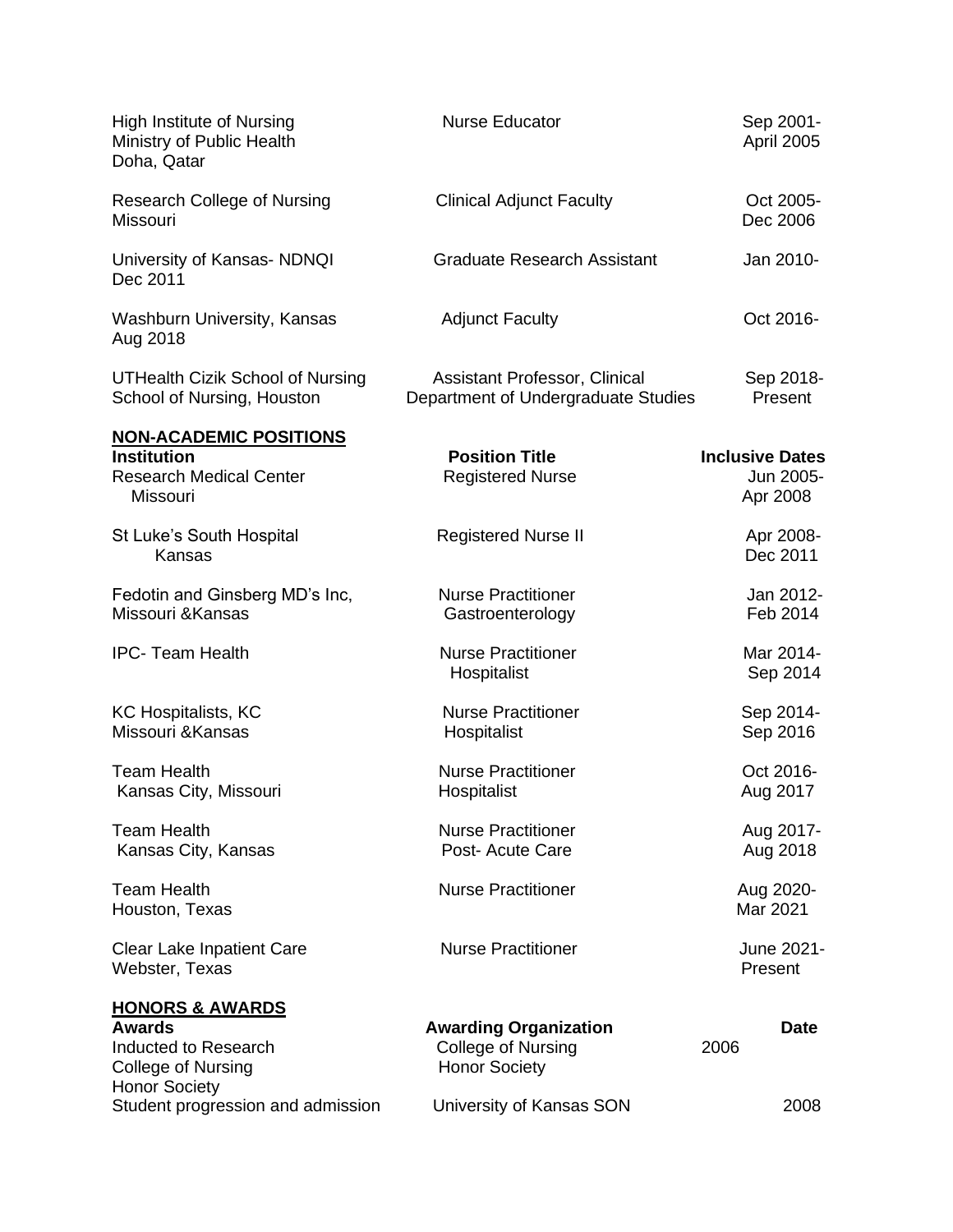Committee award for doctoral student

| Inducted to Golden Key<br><b>International Society</b>                       | Golden Key<br><b>International Society</b>                           | 2009 |  |
|------------------------------------------------------------------------------|----------------------------------------------------------------------|------|--|
| Inducted to<br>Sigma Theta Tau International<br>Society of Nursing           | Sigma Theta Tau<br>International Society of Nursing<br>Delta Chapter | 2010 |  |
| Inducted to<br>The Honor Society of<br>Phi Kappa Phi                         | The Honor Society of<br>Phi Kappa Phi                                | 2010 |  |
| <b>PhD student Award</b>                                                     | Sigma Theta Tau International<br>Honor Society of Nursing            | 2016 |  |
| <b>Frances Crighton Award</b><br>for research among vulnerable<br>population | University of Kansas                                                 | 2016 |  |
| Dr Valmi Sousa Award of Excellence<br>for outstanding research               | University of Kansas                                                 | 2016 |  |
| Colleen P Kosiak Award for<br><b>Clinical Excellence- Advanced Practice</b>  | University of Kansas                                                 | 2016 |  |
| Nominated for Nurse of the Year -March of Dimes-August 2016                  |                                                                      |      |  |
| <b>Outstanding Dissertation Award</b>                                        | <b>Midwest Nursing</b><br><b>Research Society</b>                    | 2017 |  |
| Top 150 Houston Nurses                                                       | <b>Houston Chronicle</b>                                             | 2020 |  |
| AVA Scholar 2021                                                             | Academy on Violence and Abuse                                        | 2020 |  |

# **GRANTS**

# **Currently Funded**

Positive Parenting: Empowering Young Mothers Experiencing Homelessness with a History of Inter-personal Violence to Improve Parenting Strategies. Principal Investigator. TOTAL=\$25,000. Heilbrunn Family and the National Center for Advancing Translational Sciences, National Institutes of Health, through Rockefeller University (UL1 TR001866). July 1, 2022- June 30, 2024.

# **Past Grant Support**

A qualitative description of pregnancy related social support experiences of low income mothers with low birth weight babies-PI, Funded by Crighton Award, Research Committee, University of Kansas School of Nursing, \$2500. 2015-2016

Developing and pilot testing of a rigorously developed, theory-based, multi-level motivational interviewing-based pregnancy prevention and support intervention for youth experiencing homelessness. PI- Dr Diane Santa Maria. Role- Co- Investigator, TOTAL = \$60,000.00.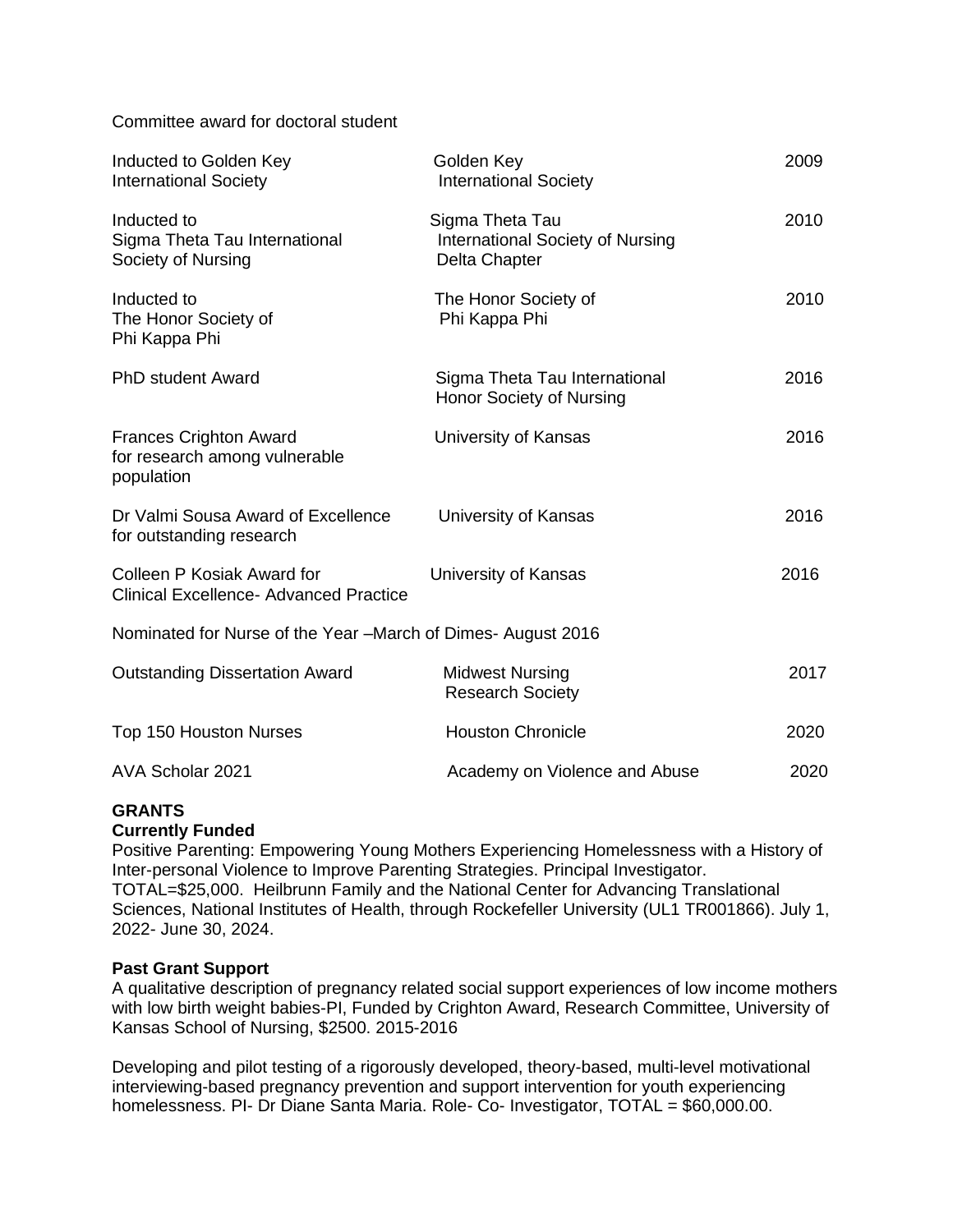Simmons Foundation, August, 2019 – May, 2020. Effort- 20%

Positive Parenting: Empowering Young Mothers Experiencing Homelessness with a History of Inter-personal Violence to Improve Parenting Strategies. Rita and Alex Hillman Foundation. Hillman Emergent Innovation Program. Submitted 07.16.20. \$50,000. 1YR. Role- PI. **Finalist** – Not funded

# **PUBLICATIONS**

# **Peer Reviewed Publications (\* = database derived; IF = impact factor)**

**\*Eapen, D**. (2009) Institutionalized Children: the underprivileged. *International Journal of Nursing practice* 15(5) 349-352. (IF= 1.189)

**\*Eapen, D.,** Wambach, K., & Domian, E. (2019). A qualitative description of pregnancy related social support experiences of low income women with low birth weight infants in the Midwestern United States, *Maternal and Child Health Journal*, 17(7), DOI 10.1007/s10995-019-02789-2  $(IF=1.736)$ 

**Eapen, D. J**. (2021). Domestic Violence during COVID 19: The hidden pandemic. *Manipal Journal of Nursing and Health Sciences, 7* (2). xi - xi

**\*Eapen, D**., Bergh, R., Narendorf, S., & Santa Maria, D. (2022) Pregnancy and Parenting Support for Youth Experiencing Homelessness. Public Health Nursing. 1–8. https://doi.org/10.1111/phn.13055 (IF=1.46)

**Eapen, D.,** Bergh, R., Lucas, S., Narendorf, S., Begun, S., & Santa Maria, D. (Under Review). Experiences of Pregnancy Prevention among Youth Experiencing Homelessness, *Children & Youth Services Review .*

# **Book Chapter**

Glass, C.A., Malone, A., & **Eapen, D**. (2021). Gastrointestinal guidelines. In Cash, J.C., & Glass, C.A. (5th Ed) *Family practice guidelines*. New York: NY. Springer Publishing Company, 273-376.

### **Book Chapters in Progress**

Glass, C.A., Malone, A., & **Eapen, D**. Gastrointestinal guidelines. In Cash, J.C., & Glass, C.A. (6th Ed) *Family practice guidelines*. New York: NY. Springer Publishing Company.

Nash, R., Glass, C.A., **& Eapen, D**. Public Health Guidelines. In Cash, J.C., & Glass, C.A. (6th Ed) *Family practice guidelines*. New York: NY. Springer Publishing Company

Glass, C.A. & **Eapen, D**. Psychiatric Guidelines- Intimate Partner Violence, Violence Against Older Adults. In Cash, J.C., & Glass, C.A. (3rd Ed). *Adult -Gerontology Practice Guidelines*, . New York: NY. Springer Publishing Company.

# **PRESENTATIONS (\* = database derived)**

### **National**

**Eapen, D**. ( 2022, January). *What is the effect of COVID-19 on domestic violence and homelessness? What prevention and treatment strategies work?* Academy on Violence and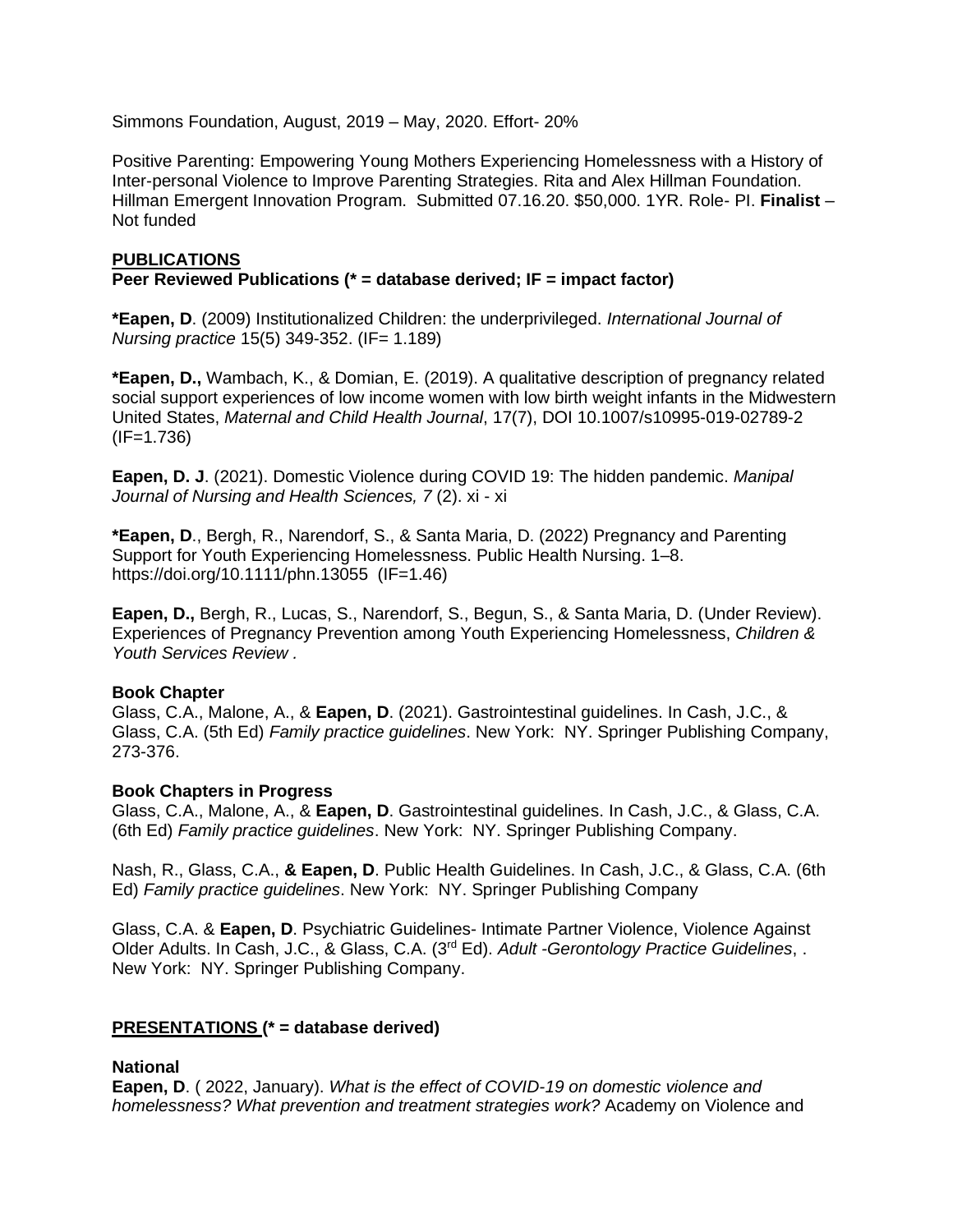Abuse, (Invited, virtual)

### **Regional**

**\*Eapen, D**., Broski, J., Moody, M., Rincon, T., Sreedhar, J., Zhao, Y., Boos, V., & Domian, E. (2015, April). *Nurses' Perceptions of Patient Needs during Hospital Discharge: A Qualitative Descriptive Study*. Poster session presented at the Annual Conference of the Midwest Nursing Research Society, Indianapolis, Indiana.

\***Eapen, D**., Wambach, K., & Domian, E. (2017, March). *A qualitative description of pregnancy related social support experiences of low-income mothers with low birth weight babies*. Poster session presented at the Annual Conference of the Midwest Nursing Research Society, Minneapolis, Minnesota.

\***Eapen, D**., Bergh, R., Narendorf, S., & Santa Maria, D. (2021, February). *Pregnancy and Parenting Support for Youth Experiencing Homelessness*. Poster presented at the 35th Annual Southern Nursing Research Society Virtual Conference

**Eapen, D**. (2021, December). *Advancing Minority Health Research.* Virtual Panel Interview. Southern Nursing Research Society Minority Health RIG. (Invited, Virtual)

### **Local**

**Eapen, D.** (2020, October). *Qualitative Research: An overview*. Oral presentation at the APN Week Celebration and Educational Seminar of Indian American Nurses Association of Greater Houston, Houston, Texas.(Virtual)

**Eapen, D**., Alphonso, G., Mathew Joseph, N., Mathews, N., & Varghese, S. (2022, April). *Writing for Publication*. Panel Discussion at the Indian Nurses Association of Greater Houston, Education Seminar. Houston, Texas.

| <b>PROFESSIONAL SERVICE</b><br>Organization                     | <b>Role</b>                                             | <b>Date</b> |
|-----------------------------------------------------------------|---------------------------------------------------------|-------------|
| Sigma Theta Tau International<br>Honor Society- Delta Chapter   | <b>Leadership Succession</b><br><b>Committee Member</b> | 2018-2019   |
| STTI- Zeta Pi Chapter                                           | <b>Grant Reviewer</b>                                   | 2020        |
| Journal of Public Health                                        | <b>Manuscript Reviewer</b>                              | 2020        |
| Sigma Theta Tau International<br>Honor Society- Zeta Pi Chapter | <b>Leadership Succession</b><br><b>Committee Member</b> | 2020-2021   |
| Western Journal of Nursing Research                             | <b>Manuscript Reviewer</b>                              | 2021        |
| Journal of the Poor and Underserved                             | <b>Manuscript Reviewer</b>                              | 2021        |
| Council for Advancement of Nursing<br>Science                   | <b>Abstract Reviewer</b>                                | 2021        |
| <b>Southern Nursing Research Society</b>                        | <b>Abstract Reviewer</b>                                | 2021-2022   |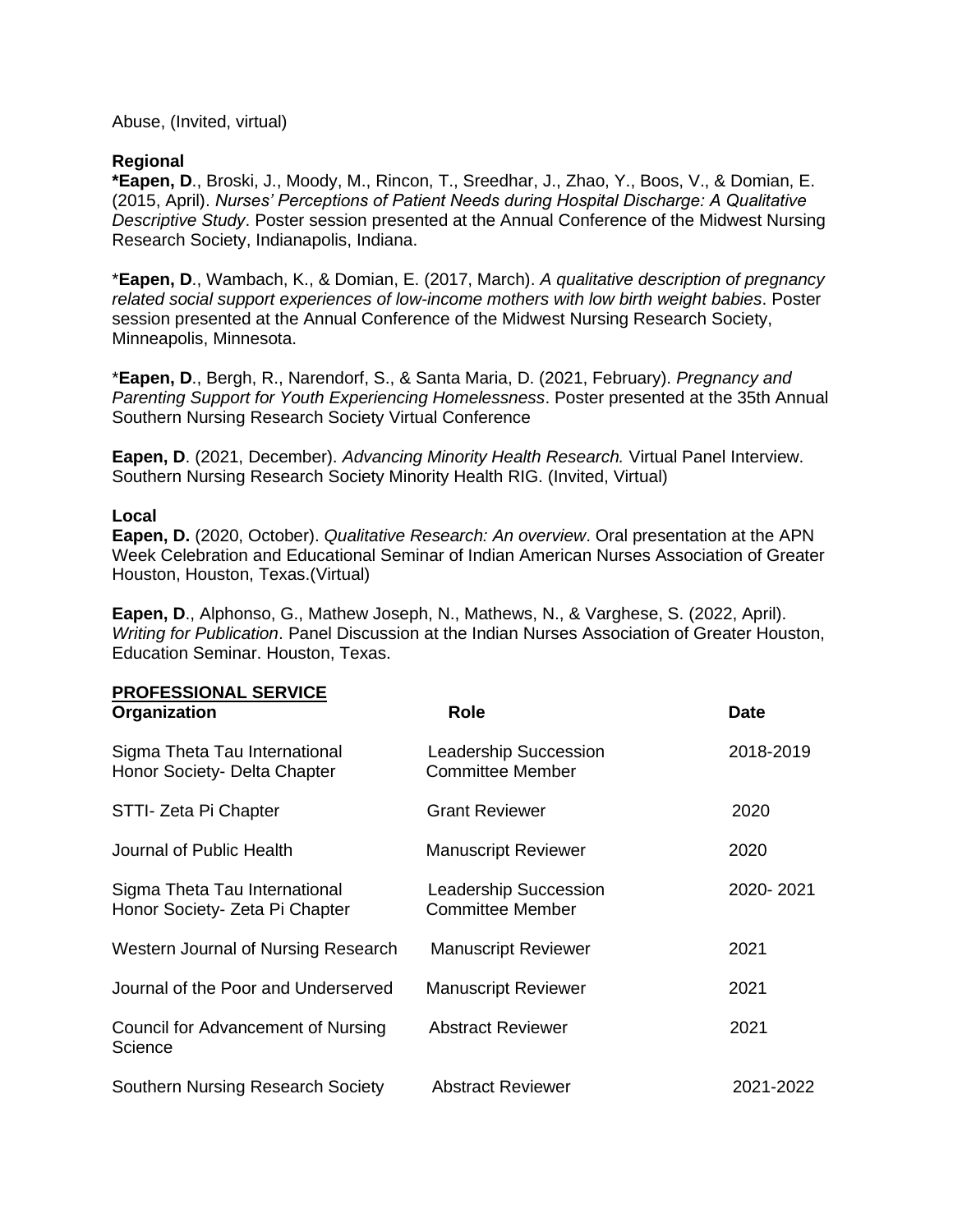| Sigma Thera Tau International<br>Honor Society- Zeta Pi Chapter                | Leadership Succession<br><b>Committee Chair</b> | 2021-2023     |
|--------------------------------------------------------------------------------|-------------------------------------------------|---------------|
| <b>Institutional Service</b><br><b>Institution Committee</b>                   | Role                                            | <b>Date</b>   |
| <b>Admission Committee</b><br>UT Health Cizik School of Nursing                | Member                                          | $2018 - 2019$ |
| <b>APG Committee</b><br>UT Health Cizik School of Nursing                      | Member                                          | 2019-2021     |
| <b>Baccalaureate Council</b><br>UT Health Cizik School of Nursing              | Member                                          | 2018- Present |
| <b>Faculty Life Council</b><br>UT Health Cizik School of Nursing               | Member                                          | 2019-2021     |
| <b>Faculty Development Committee</b><br>UT Health Cizik School of Nursing      | Member                                          | 2019-2021     |
| <b>Strategic Plan Steering Committee</b><br>UT Health Cizik School of Nursing  | Member                                          | 2020-Present  |
| Diversity, Equity and Inclusion Committee<br>UT Health Cizik School of Nursing | Member                                          | 2021- Present |
| <b>Professional Service</b>                                                    | <b>Role</b>                                     | <b>Date</b>   |
| Organization<br><b>Trained Nurses Association of India</b>                     | Member                                          | 1995- Present |
| <b>Research College of Nursing Honor Society</b>                               | Member                                          | 2006- Present |
| Golden Key International Society                                               | Member                                          | 2009- Present |
| Sigma Theta Tau International<br>Honor Society of Nursing- Delta Chapter       | Member                                          | $2010 - 2019$ |
| The Honor Society of Phi Kappa Phi                                             | Member                                          | 2010-2014     |
| <b>Midwest Nursing Research Society</b>                                        | Member                                          | 2014-2019     |
| Sigma Theta Tau International<br>Honor Society of Nursing- Zeta Pi Chapter     | Member                                          | 2019-Present  |
| <b>Southwest Nursing Research Society</b>                                      | Member                                          | 2019-Present  |
| <b>Indian American Nurses Association</b><br>of Greater Houston                | Member                                          | 2018-Present  |
| <b>Indian American Nurses Association</b>                                      | <b>Research Committee</b>                       | 2019- Present |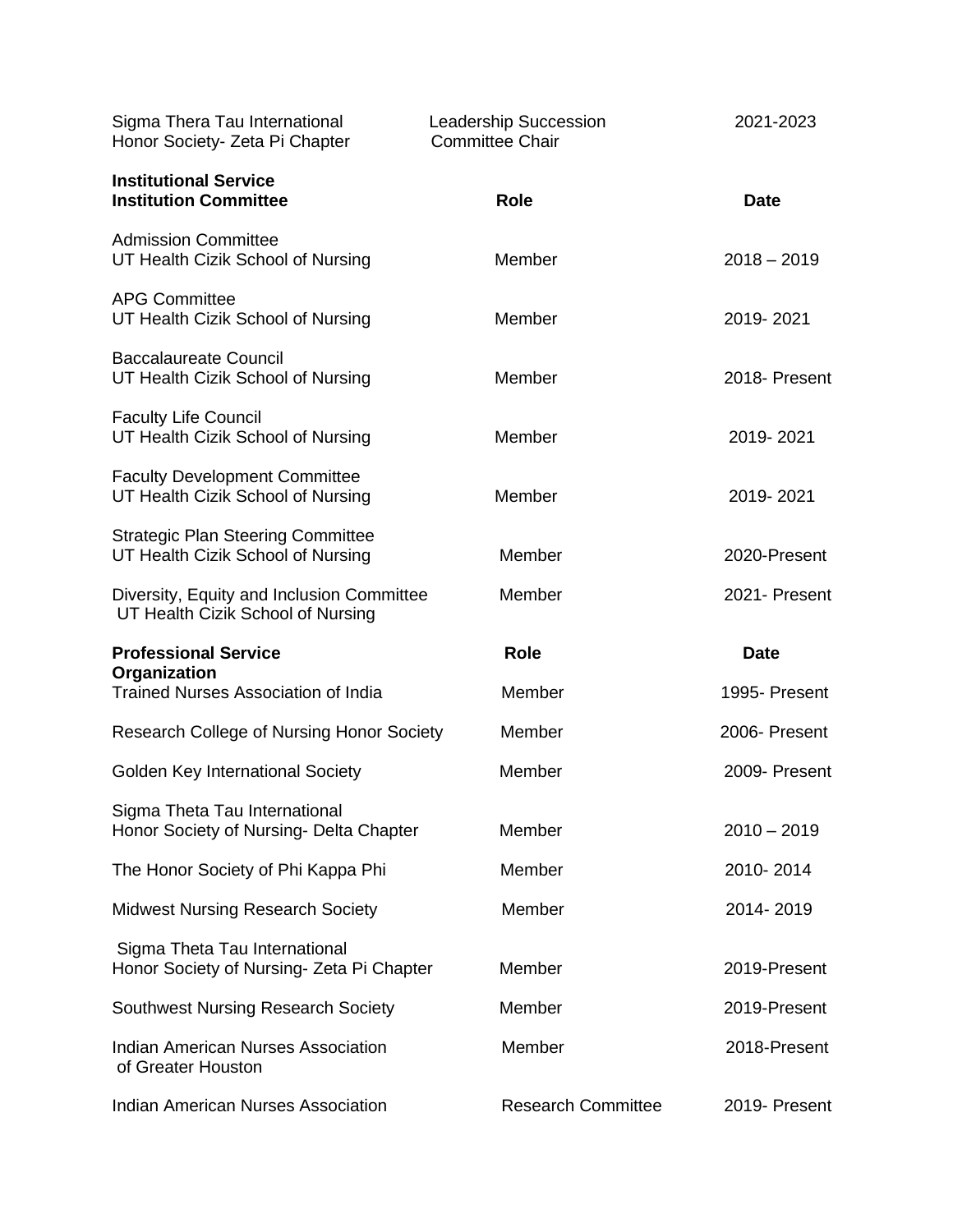| of Greater Houston                          | Member |               |
|---------------------------------------------|--------|---------------|
| American Association of Nurse Practitioners | Member | 2019-Present  |
| Academy of Violence and Abuse               | Member | 2020- Present |

### **COMMUNITY SERVICE**

Volunteer- Church activities of St. Mary's Orthodox Church, Houston 2018-2019 Volunteer- Food and supply distribution to the community affected by COVID-19 by Indian American Nurses Association of Greater Houston May 2020 Volunteer- Observer for the COVID-19 Vaccine Clinic at UT Health in March 2021

### **TEACHING and MENTORING**

| <b>Institution</b><br>Washburn University, Kansas                   | <b>Course</b><br><b>NU325 Nursing Informatics</b><br><b>Didactics</b> | <b>Date</b><br>2016-2018 |
|---------------------------------------------------------------------|-----------------------------------------------------------------------|--------------------------|
| <b>UTHealth</b><br>Cizik School of Nursing<br>Houston, Texas        | <b>Health Assessment</b><br>(BSN Course N3511 Lab)                    | 2018-2019                |
| <b>UTHealth</b><br><b>Cizik School of Nursing</b><br>Houston, Texas | <b>Adult Health Care 1</b><br>(BSN Course N3518 Clinical)             | 2018                     |
| <b>UTHealth</b><br><b>Cizik School of Nursing</b><br>Houston, Texas | <b>Adult Health Care 2</b><br>(BSN Course N3523 Didactics)            | 2018                     |
| <b>UTHealth</b><br>Cizik School of Nursing<br>Houston, Texas        | Pharmacotherapeutics<br>(BSN Course N3540 Didactics)                  | 2018- Present            |
| <b>UTHealth</b><br>Cizik School of Nursing<br>Houston, Texas        | <b>Advanced Physical Exam</b><br>(MSN Course N6152 Lab)               | 2018- Present            |
| <b>UTHealth</b><br><b>Cizik School of Nursing</b><br>Houston, Texas | <b>Advanced Pharmacology</b><br>(MSN Course N5529)                    | 2019- Present            |
| <b>UTHealth</b><br><b>Cizik School of Nursing</b><br>Houston, Texas | <b>Adult and Older Health Care</b><br>(BSN Course N3523)              | 2020-Present             |
| <b>UTHealth</b><br>Cizik School of Nursing<br>Houston, Texas        | Independent Study in Nursing<br>(BSN Course N4499)                    | 2021-Present             |

### **Guest Lectures**

Advanced Physical Exam -Masters Critical Care NP Program, Manipal College of Nursing, Manipal -2018.